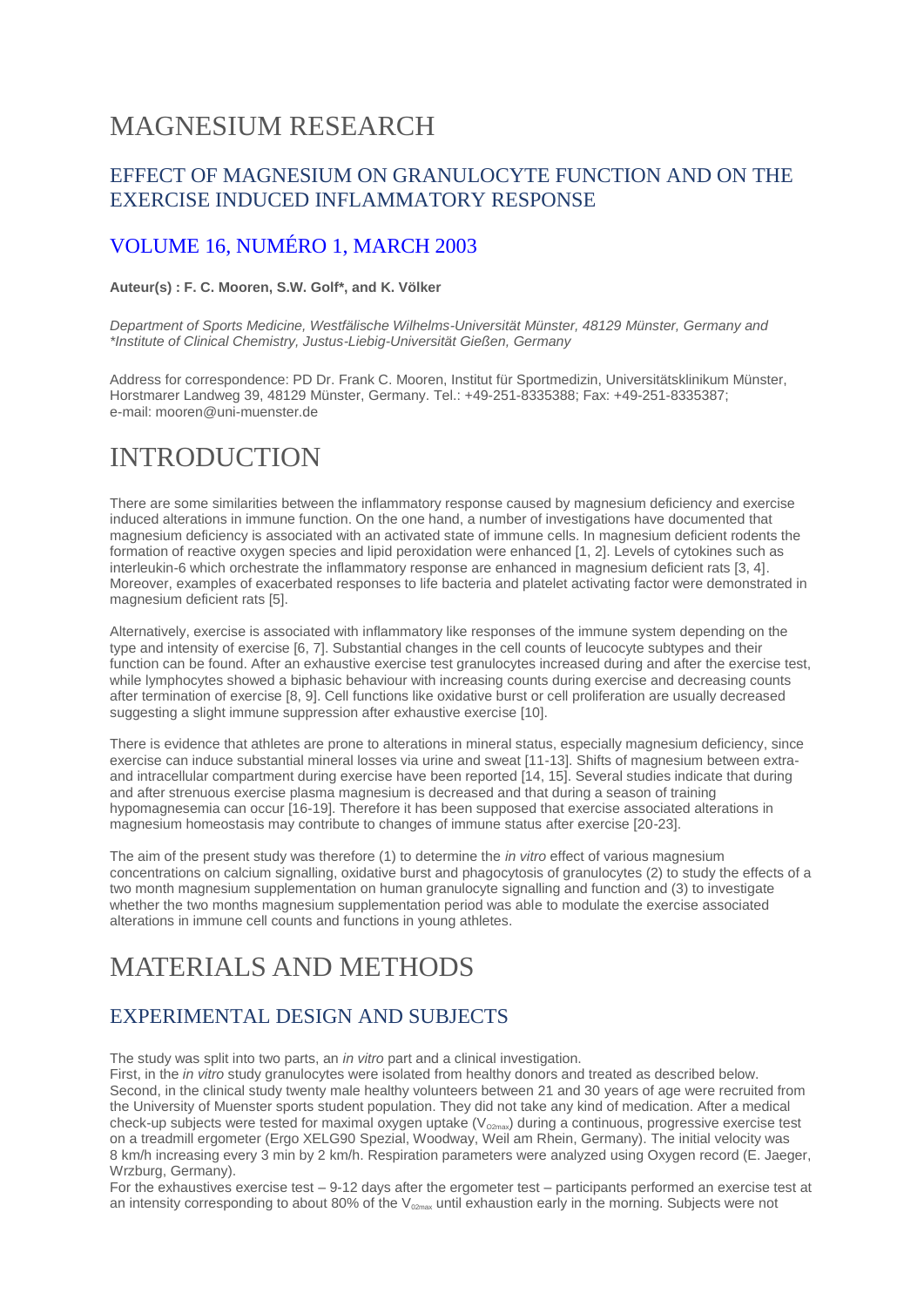allowed to exercise 2 days prior to the test. After canulation of the cubital vein blood samples were taken before exercise and 1 hour after exercise.

Next, participants were randomised for either the magnesium supplementation group or the placebo group. Participants of the magnesium supplementation group received 5 mmol magnesium three times a day while the placebo group received glucose (Magnesium Verla, Verla-Pharm, Tutzing, Germany). After magnesium/placebo supplementation for two months a second exercice test at the same intensity was performed until exhaustion. Again, test blood samples were taken before and one hour after the exercise.

#### MAGNESIUM STATUS

Magnesium status was determined by measurement of extracellular and intracellular total and free magnesium values. Free extracellular magnesium levels ([Mg<sup>2+</sup>]<sub>e</sub>) were determined by an ion-sensitive microelectrode (AVL) immediately after the blood sample was taken. Total extracellular magnesium concentration ([Mg].) was determined in serum photometrically (Roche-Böhringer, Mannheim, Germany). The intracellular free magnesium concentration ( $[Mg^{2+}]_i$ ) was determined in erythrocytes using the magnesium-sensitive fluorenscent dye Magfura-2 (Excitation wavelength 340 and 380 nm, emission wavelength 509 nm). Magfura-2 was loaded at a concentration of 5 mmol/l for 40 min at 37° C. Signals were calibrated as previously described [34]. Briefly, Rmax was obtained after equilibration of cells in high magnesium buffer containing 17 mM digitonin followed by addition of 33 mmol EGTA for determination Rmin (for calibration formula see below). Measurements in the UV range are difficult to perform with erythrocytes because of their high hemoglobin content leading to an increased autofluorescence. However, control measurements using lymphocytes demonstrated a similar response of the fluorescent dye to varying magnesium concentrations in both cell types, erythrocytes and lymphocytes. Finally, total intracellular magnesium concentration ([Mg],) was determined in erythrocytes by atomic absorbance

spectroscopy.

#### LEUKOCYTE COUNTS

Blood cell counts, hemoglobin and hematocrit determinations were performed on plasma anticoagulated with ethylenediaminetetraacetate (EDTA) using an semi-automated hematology analyzer (F-820, Sysmex, Norderstedt, Germany).

#### IMMUNPHENOTYPING OF LYMPHOCYTE SUBPOPULATIONS BY FLOW **CYTOMETRY**

Lymphocyte phenotyping (two-color mode) was performed on erythrocyte-lysed whole blood using mouse antihuman monoclonal antibodies conjugated to fluorescein isothiocyanate (FITC) or phycoerythrin (PE) from Coulter (Miami, Florida, USA). Briefly, 100 µl whole blood anticoagulated with EDTA were incubated with the different antibody combinations according to the CDC (Center for Disease Control) nomenclature (CD45-FITC + CD14-PE; CD3-FITC + CD19-PE; CD3-FITC + CD4-PE; CD3-FITC + CD8-PE; CD3-FITC + CD16/56-PE) for 10 min at room temperature followed by an automatical lysing procedure using Q-Prep (Coulter, Miami, Florida, USA). An isotypic control was performed with MsIgG-FITC and MsIgG-PE mouse monoclonal antibody. Samples were analyzed by a Coulter EPICS XL flow cytometer. Gating of lymphocytes was achieved by forward scatter and sideward scatter parameters and simultaneous staining of leukocytes (CD45+) and moncytes (CD14+) to assure a purity of lymphocyte population > 95%. Reliability of measurements was checked by comparing total percentage of CD3+ CD4+ and CD3+ CD8+ cells with the percentage of CD3+ cells, which should not deviate more than 10%. The absolute numbers of each lymphocyte subpopulation was calculated from its percentage multiplying by the total number of lymphocytes obtained from the automated count.

#### CELL ISOLATION PROCEDURE

For spectrofluorometric measurements granulocytes were prepared by density gradient centrifugation and hypotonic lysis of erythrocytes from EDTA-blood obtained by venipuncture of the cubital vein. Briefly, 5 ml of a 50:50 mixture of whole blood anticoagulated with EDTA and 0.9% NaCl solution was carefully layered upon 3ml of Lymphoprep (Nycomed, Oslo, Norway) and then centrifuged at 400 g for 35 min at room temperature. After centrifugation the lymphocyte band between the sample layer and the Lymphoprep solution was removed [24]. After washing the remaining cell suspension containing granulocytes and erythrocytes, the latter were removed by two 30 second incubation periods in cold hypotonic buffer. After centrifugation for 10 min at 2000U/min cells were resuspended in buffer of the following composition: NaCl 140 mM, KCl 3 mM, H-Hepes 10 mM, Na<sub>2</sub>HPO<sub>4</sub> 0.4 mM, MgCl<sub>2</sub> 1 mM, CaCl<sub>2</sub> 0.8 mM, Glucose 5.5 mM adjusted to pH 7.4. Cell viability was about 98% as demonstrated by trypan blue exclusion, while purity was about 95% as checked by flow cytometry in the forward and sideward scatter mode.

For flow cytometric measurements EDTA-blood was incubated with lysis buffer containing NH<sub>4</sub>Cl 155 mM,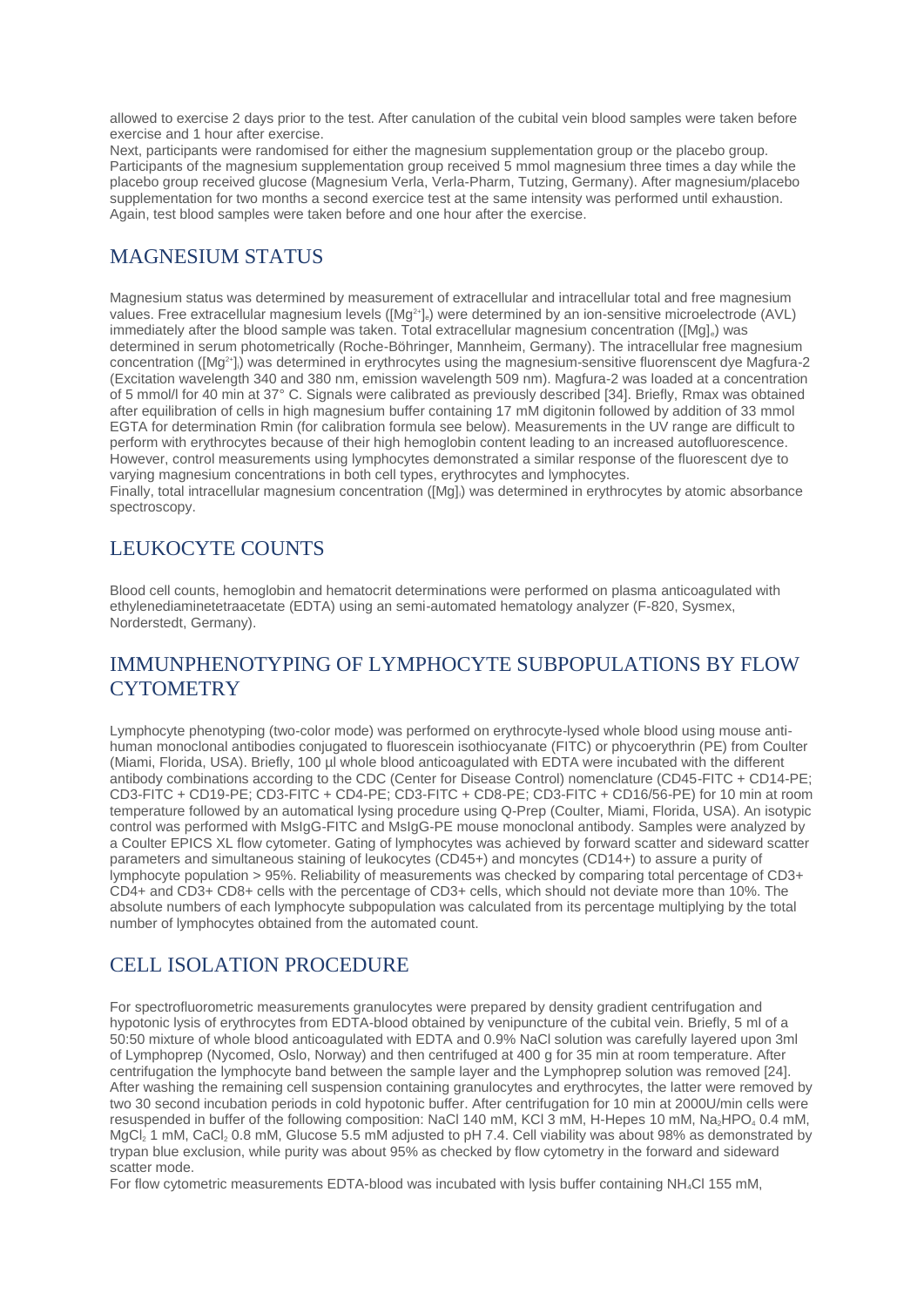NaHCO<sub>3</sub> 20 mM, and 0.5 M EDTA adjusted to pH 8.0 for 5 min at room temperature. Finally cells were centrifugated two times at 2 200 U/min for 5 min and resuspended in phosphate buffered saline.

#### DETERMINATION OF OXIDATIVE BURST AND PHAGOCYTOSIS

The dihydrorhodamine (DHR) oxidation assay was performed as described previously [22, 24]. Briefly, isolated granulocytes (2 × 106/ml) were loaded with 50 µM DHR for 5 min at 37 °C together with catalase (1000 U/ml). After flow cytometric determination of basal fluorescence level cells were stimulated with chemotactic peptide Nformyl-methionyl-leucyl-phenylalanine (fMLP), phorbol myristate acetate (PMA) or buffer (control) for 15 min at 37 °C and than again analyzed for oxidation induced fluorescence changes.

For determination of phagocytosis cells were incubated with fluorescein-(FITC)-conjugated beads for 1 hour and than analyzed by flow cytometry. Prior incubation of cells in sodium acid served as a negative control.

#### DETERMINATION OF CYTOPLASMIC CALCIUM CONCENTRATION  $([CA<sup>2+</sup>]$ <sub>I</sub>)

For determination of [Ca<sup>2+</sup>]<sub>i</sub> cells were loaded with the membrane permeant derivative (Fura-2-AM, acetoxymethlyester) of the calcium sensitive fluorescent dye Fura-2 (5 µM for 25 min at room temperature). Excess dye was removed by two step centrifugation (400 g for 10 min) and resuspension of cells with buffer B. Cells were stored on ice until usage.

Measurements were performed on a cuvette spectrometer (Deltascan, PTI, New Jersey, USA) at excitation wavelengths of 340 and 380 nm, while emitted light was monitored at 509 nm. During recording cells were continuously stirred at 28° C. While autofluorescence of cells was negligible, autofluorescence of cuvette, solution etc. was determined before the experiment and substracted automatically. For every single experiment about 10<sup>6</sup> cells/ml.

[Ca<sup>2+</sup>], was calculated according the following equation [25]:

 $[Ca^{2+}]_i = (R-R_{min})/(R_{max}-R) * K_d * F$ 

with a  $K_d$  of Fura-2 for calcium of 220 nmol/l and where R is the ratio of fluorescence of the sample at 340 and 380 nm.  $R_{\text{max}}$  and  $R_{\text{min}}$  are the ratios for Fura-2 at these wavelengths in the presence of saturating Ca<sup>2+</sup> (after application of 10  $\mu$ M digitonin) and under Ca<sup>2+</sup> free conditions (after addition of EGTA, 10 mM final concentration), respectively; F is the ratio of fluorescence intensity at 380 nm under Ca<sup>2+</sup> free conditions to the fluorescence intensity at 380 nm under  $Ca<sup>2+</sup>$  saturating conditions.

### STATISTICAL ANALYSIS

The *in vitro* data shown in the figures are representative of 4 or more individual experiments in each group. Wherever applicable, data points represent means  $\pm$  standard error of the mean (SE). Differences between groups were compared using the Student's t-test and p values < 0.05 were considered significant.

#### MATERIALS

Magfura-2-AM, Fura-2-AM, and DHR were purchased from Molecular Probes, Eugene, Oregon, USA. All other chemicals were of the highest chemical grade available and were obtained from Sigma Chemical, St. Louis, USA.

### **RESULTS**

#### IN VITRO STUDY – MAGNESIUM AND GRANULOCYTE SIGNALLING AND FUNCTION

First we investigated the effects of different magnesium concentrations on granulocyte calcium signalling and function. Basal intracellular calcium concentrations did not change significantly after incubating neutrophile granulocytes for one hour in calcium containing media of different magnesium concentrations [\(figure 1A](http://www.jle.com/fr/revues/mrh/e-docs/effect_of_magnesium_on_granulocyte_function_and_on_the_exercise_induced_inflammatory_response__260688/article.phtml?tab=images) left). However, omitting calcium in the incubation media resulted in an enhanced basal calcium concentration under magnesium depleted conditions [\(figure 1A](http://www.jle.com/fr/revues/mrh/e-docs/effect_of_magnesium_on_granulocyte_function_and_on_the_exercise_induced_inflammatory_response__260688/article.phtml?tab=images) right) Stimulation of cells with the chemotactic peptide N-formylmethionyl-leucyl-phenylalanine (fMLP) resulted in a mean increase of cytosolic calcium of about 148 ± 11 nmol/l. After an incubation of cells for 1 hour in magnesium enriched buffer (5 mmol/l) the calcium transients were significantly decreased, while magnesium depleted buffer (0.2 mmol/l) had no effect [\(figure 1B](http://www.jle.com/fr/revues/mrh/e-docs/effect_of_magnesium_on_granulocyte_function_and_on_the_exercise_induced_inflammatory_response__260688/article.phtml?tab=images) left). Performing these experiments under calcium free conditions resulted in a slightly decreased calcium transient in magnesium depleted buffer while there was no difference between control and magnesium enriched conditions [\(figure 1B](http://www.jle.com/fr/revues/mrh/e-docs/effect_of_magnesium_on_granulocyte_function_and_on_the_exercise_induced_inflammatory_response__260688/article.phtml?tab=images)) right).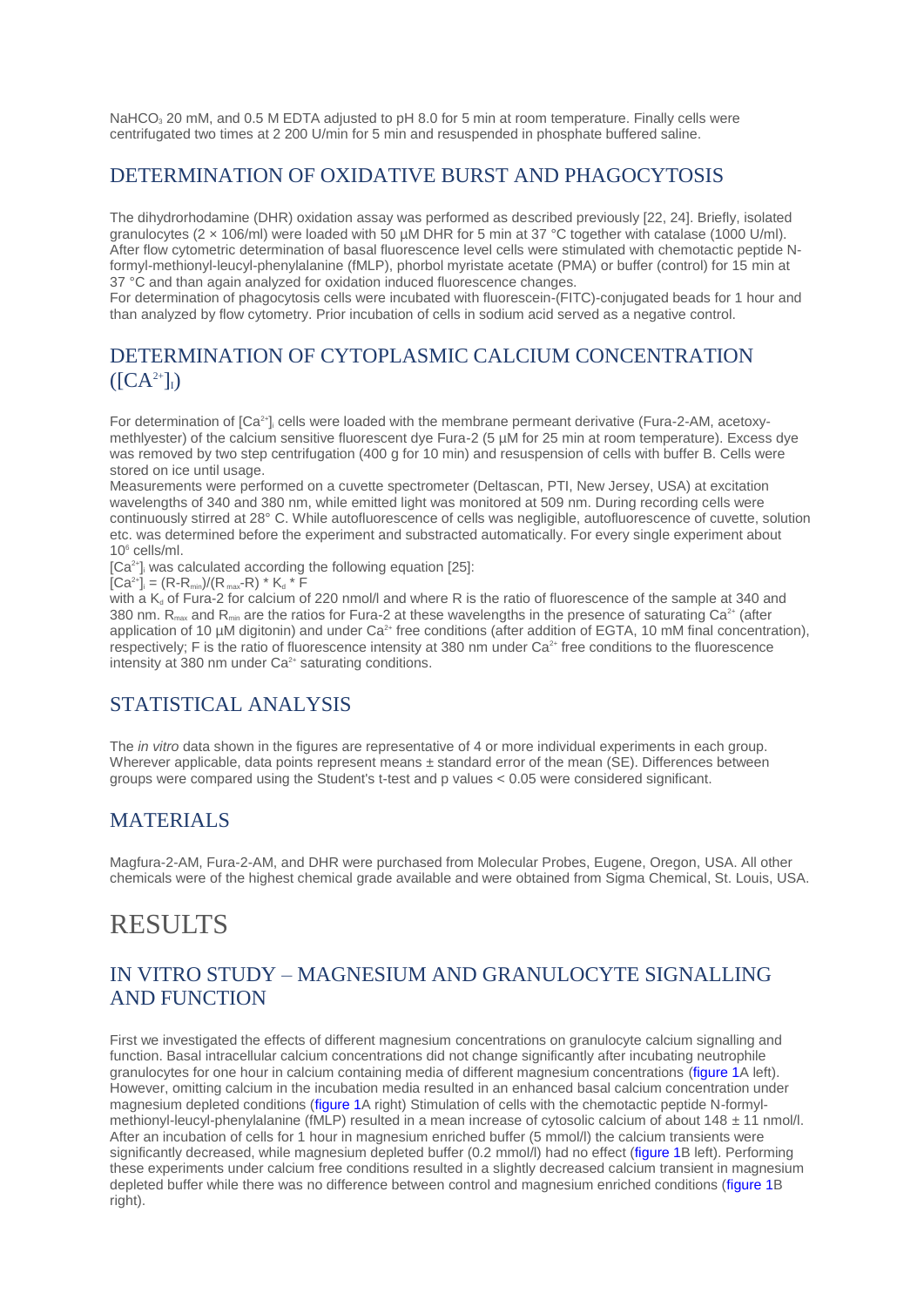The basal production of free radicals was not affected by different magnesium concentrations. However, stimulating cells with fMLP was enhanced if stimulation was performed under magnesium depleted conditions (0.2 mmol). Similar results were obtained when neutrophils were stimulated with phorbol-myristate-acetate (PMA). In contrast, incubation in high magnesium concentration had no significant effect on the stimulus induced oxidative burst [\(figure 1C](http://www.jle.com/fr/revues/mrh/e-docs/effect_of_magnesium_on_granulocyte_function_and_on_the_exercise_induced_inflammatory_response__260688/article.phtml?tab=images)). Under calcium free conditions the effect of different magnesium concentrations was reversed. Low magnesium decreased the fMLP induced production of free radicals [\(figure 1D](http://www.jle.com/fr/revues/mrh/e-docs/effect_of_magnesium_on_granulocyte_function_and_on_the_exercise_induced_inflammatory_response__260688/article.phtml?tab=images)). Spontaneous and stimulated (fMLP, PMA) phagocytosis of granulocytes was not affected by the extracellular magnesium concentration (data not shown).

### CLINICAL STUDY

Next we investigated whether a two month period of magnesium supplementation had an effect on immune cell counts and function and on exercise induced alterations of the immune system.

# MAGNESIUM STATUS

Magnesium status was similar in both verum and placebo group at the beginning of the study. The two month period of magnesium/placebo supplementation had no effect on the blood magnesium concentrations, both free and total magnesium, and on the free magnesium concentration in erythrocytes. In both groups the total intracellular magnesium content of erythrocytes decreased slightly. At the end of the study, magnesium status of both groups was statistically not different from each other [\(table](http://www.jle.com/fr/revues/mrh/e-docs/effect_of_magnesium_on_granulocyte_function_and_on_the_exercise_induced_inflammatory_response__260688/article.phtml?tab=texte#TABI) I).

**Table I.** Total extracellular ([Mg]<sub>e</sub>), free ionized ([Mg<sup>2+</sup>]<sub>e</sub>), total intracellular ([Mg]]) and free ionized ([Mg<sup>2+</sup>]) magnesium concentration (mmol/l) in the magnesium supplemented and the placebo group before (day 1) and after (day 60) supplementation.

|               | <b>Magnesium</b> |                   | <b>Placebo</b>  |                   |
|---------------|------------------|-------------------|-----------------|-------------------|
|               | Day 1            | Day 60            | Day 1           | Day 60            |
| $[Mg]_{e}$    | $0.87 \pm 0.02$  | $0.85 \pm 0.02$   | $0.88 \pm 0.01$ | $0.89 \pm 0.02$   |
| $[Mg^{2+}]_e$ | $0.56 \pm 0.01$  | $0.57 \pm 0.01$   | $0.57 \pm 0.01$ | $0.59 \pm 0.01$   |
| $[Mg]_i$      | $1.84 \pm 0.05$  | $1.60 \pm 0.06^*$ | $2.09 \pm 0.04$ | $1.67 \pm 0.06^*$ |
| $[Mg^{2+}]_i$ | $0.84 \pm 0.05$  | $0.82 \pm 0.05$   | $0.76 \pm 0.06$ | $0.77 \pm 0.13$   |

 $*$  indicates  $p < 0.05$  compared to day 1 values.

# EXERCISE, MAGNESIUM AND IMMUNE CELL COUNTS

Magnesium supplementation had no effect on the distribution of leucocyte and lymphocyte subsets under resting conditions. After the exhaustive exercise test a characteristic shift in the immune cell counts was observed. One hour after the test leucocyte and granulocyte counts increased by 19% and 35%, respectively. In contrast, lymphocyte count decreased by about 17% [\(table II\)](http://www.jle.com/fr/revues/mrh/e-docs/effect_of_magnesium_on_granulocyte_function_and_on_the_exercise_induced_inflammatory_response__260688/article.phtml?tab=texte#TABII). Of the lymphocyte subsets the decrease was most prominent for the natural killer cells and the cytotoxic T cells. Neither the granulocyte increase nor the decrease of lymphocytes and lymphocyte subsets after the exhaustive exercise test was affected by the two month magnesium supplementation.

**Table II.** Exercise induced alterations in leucocyte and lymphocyte subsets (in% of pre-test values) in the magnesium supplementation and the placebo group before (1. exercise test, day 1) and after (2. exercise test, day 60) supplementation.

|                        | <b>Magnesium</b>              |                                | <b>Placebo</b>                |                                |
|------------------------|-------------------------------|--------------------------------|-------------------------------|--------------------------------|
|                        | 1. Exercise test<br>$-$ day 1 | 2. Exercise test<br>$-$ day 60 | 1. Exercise test<br>$-$ day 1 | 2. Exercise test<br>$-$ day 60 |
| Leukocytes             | $+19%$                        | $+22%$                         | $+22%$                        | $+27%$                         |
| Granulocytes/Monocytes | $+35%$                        | $+66%$                         | $+35%$                        | $+60%$                         |
| Lymphocytes            | $-17%$                        | $-32%$                         | $-28%$                        | $-34%$                         |
| <b>B-cells</b>         | $\pm 0\%$                     | $-18%$                         | $-7%$                         | $-13%$                         |
| T-cells                | $-15%$                        | $-29%$                         | $-25%$                        | $-28%$                         |
| $CD4+ -cells$          | $-20%$                        | $-26%$                         | $-24%$                        | $-27%$                         |
| CD8+-cells             | $-11%$                        | $-31%$                         | $-28%$                        | $-27%$                         |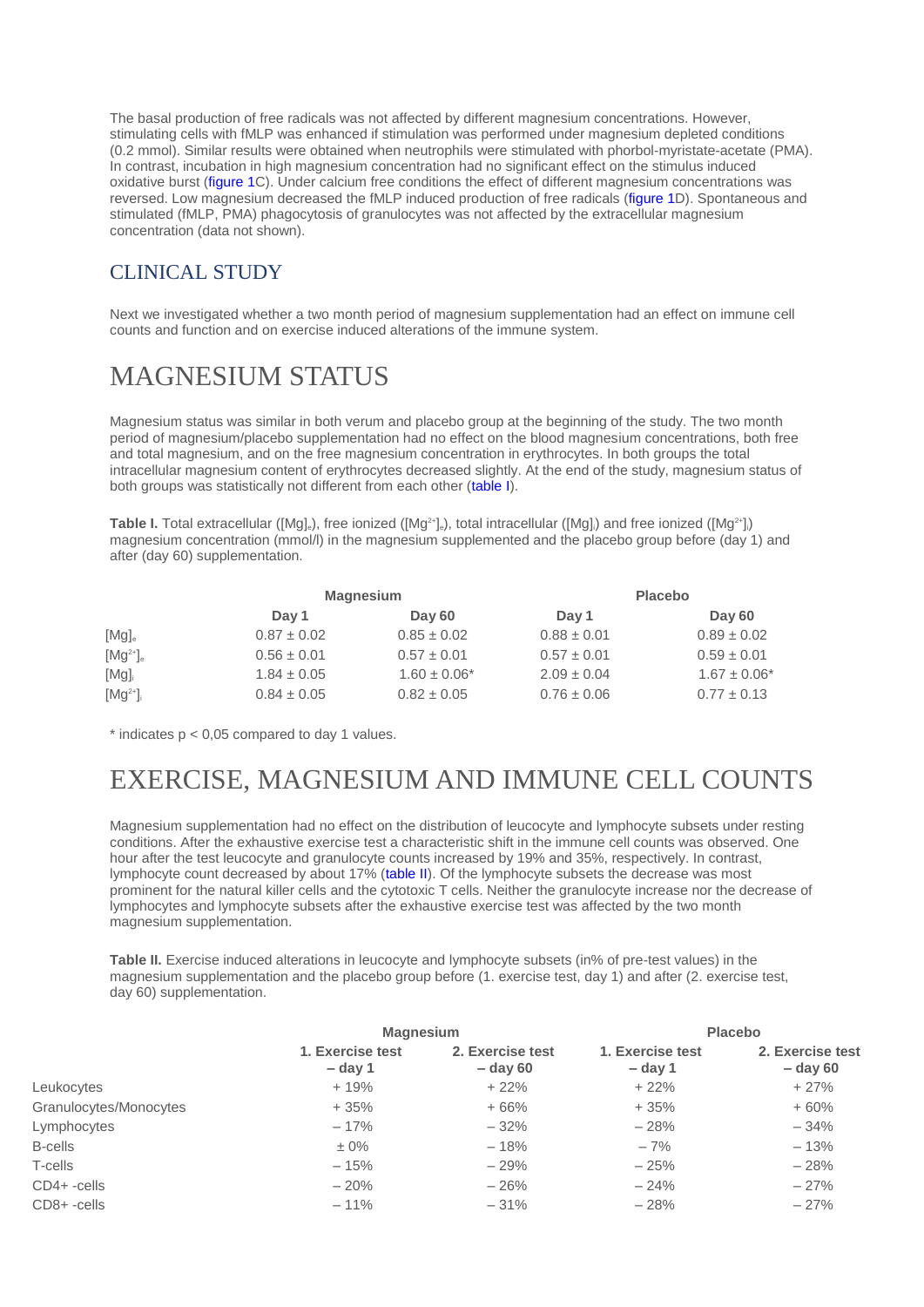| NK cells          | $-47%$ | $-55%$ | $-62%$ | $-67%$ |
|-------------------|--------|--------|--------|--------|
| Cytotoxic T cells | $-39%$ | $-39%$ | $-45%$ | $-39%$ |

Statistical analysis revealed no significant difference between 1. and 2. exercise test in either group.

### EXERCISE, MAGNESIUM AND GRANULOCYTE **FUNCTION**

Basal intracellular calcium levels of granulocytes were  $105 \pm 14$  nmol/l and  $103 \pm 11$  nmol/l for the magnesium and the placebo group, respectively, and they were not affected by the supplementation. Likewise the calcium transients of granulocytes before and after the supplementation period were not significantly different. After the exhaustive exercise tests fMLP induced calcium transients were enhanced. Calcium transients after exercise were about two times higher than the pre-test signals. The enhanced post-exercise calcium transients, however, were not significantly affected by the two month period of magnesium supplementation [\(figure 2\)](http://www.jle.com/fr/revues/mrh/e-docs/effect_of_magnesium_on_granulocyte_function_and_on_the_exercise_induced_inflammatory_response__260688/article.phtml?tab=images). Oxidative burst and phagocytosis under resting conditions were not different before and after the supplementation period. After the exhaustive exercise both oxidative burst and phagocytosis of neutrophils were reduced. The exercise-induced decrease of both parameters was not different in the two groups after the supplementation period [\(table III,](http://www.jle.com/fr/revues/mrh/e-docs/effect_of_magnesium_on_granulocyte_function_and_on_the_exercise_induced_inflammatory_response__260688/article.phtml?tab=texte#TABIII) data for phagocytosis not shown).

**Table III.** Exercise induced decrease in granulocyte oxidative burst capacity in the magnesium supplemented group and the placebo group before (1. exercise test, day 1) and after (2. exercise test, day 60) supplementation.

|                   | <b>Magnesium</b> | <b>Placebo</b>  |
|-------------------|------------------|-----------------|
| 1. test, day 1    | $-34.9 \pm 8.6$  | $-9.2 \pm 37.0$ |
| 2. test, day $60$ | $-49.5 \pm 8.3$  | $-7.5 \pm 10.5$ |

Oxidative burst capacity is expressed in% of the pre-test values. There was no significant difference in either the magnesium or the placebo group between 1. and 2. test.

### DISCUSSION

There are numerous reports about the effects of magnesium on intracellular signalling processes and cellular functions. In most cases low magnesium levels result in enhanced cellular functions while high magnesium levels decrease cellular functions [5, 26-31]. In the present study, fMLP-induced oxidative burst was enhanced by a low magnesium concentration while high magnesium concentration was not able to decrease oxidative burst. Similar results were reported recently by Bussiere *et al.* [30, 31] for superoxide anion production by human leucocytes. There is evidence that the oxidative burst triggered by fMLP depends on both the release of intracellular calcium and the entry of extracellular calcium [32, 33]. As indicated by the Fura-measurements, our results could be explained partly by altered intracellular calcium transients. High magnesium concentration was able to decrease cellular calcium transients in calcium containing buffer to a level comparable to calcium free conditions. This suggests that magnesium is acting on the membraneous calcium entry channel. This inhibitory role of magnesium on membranous calcium channels has been described in several cell types [34, 35]. However, low extracellular magnesium concentration did not enhance the cellular calcium entry. The data on calcium free conditions furthermore support the view that magnesium is acting on the intracellular calcium stores, too. The fMLP-induced calcium transients under magnesium low and calcium free conditions were significantly decreased suggesting a decreased loading of cellular calcium stores. The depletion of cellular calcium stores is most likely caused by a reduced activity of the calcium sequestering ATPases since the resting calcium levels were enhanced under there conditions. For this type of ion pump a magnesium dependency has been shown [36]. But magnesium seemed to act on other signalling pathways, too. This is suggested by the enhanced effects of low magnesium concentration on the PMA-induced oxidative burst. PMA is known to activate proteine kinase-C while it is not releasing intracellular calcium [37].

The next point the study addressed was the effect of an oral magnesium supplementation on cellular immune status and granulocyte function. There were no differences in the magnesium status before and after the supplementation period in both the magnesium and the placebo group. Several reasons could be responsible for this finding. One reason could be the length of the supplementation period. Weller *et al.* [38] found no effect on magnesium concentration in serum or any cellular compartment after a three week magnesium supplementation period similar to our study. However, they found an increased magnesium clearance in the magnesium supplementation group which might indicate an equilibrated or well-balanced magnesium status. Likewise, data of Feillet-Coudray *et al.* showed no increase in the mass of the exchangeable magnesium body pool in healthy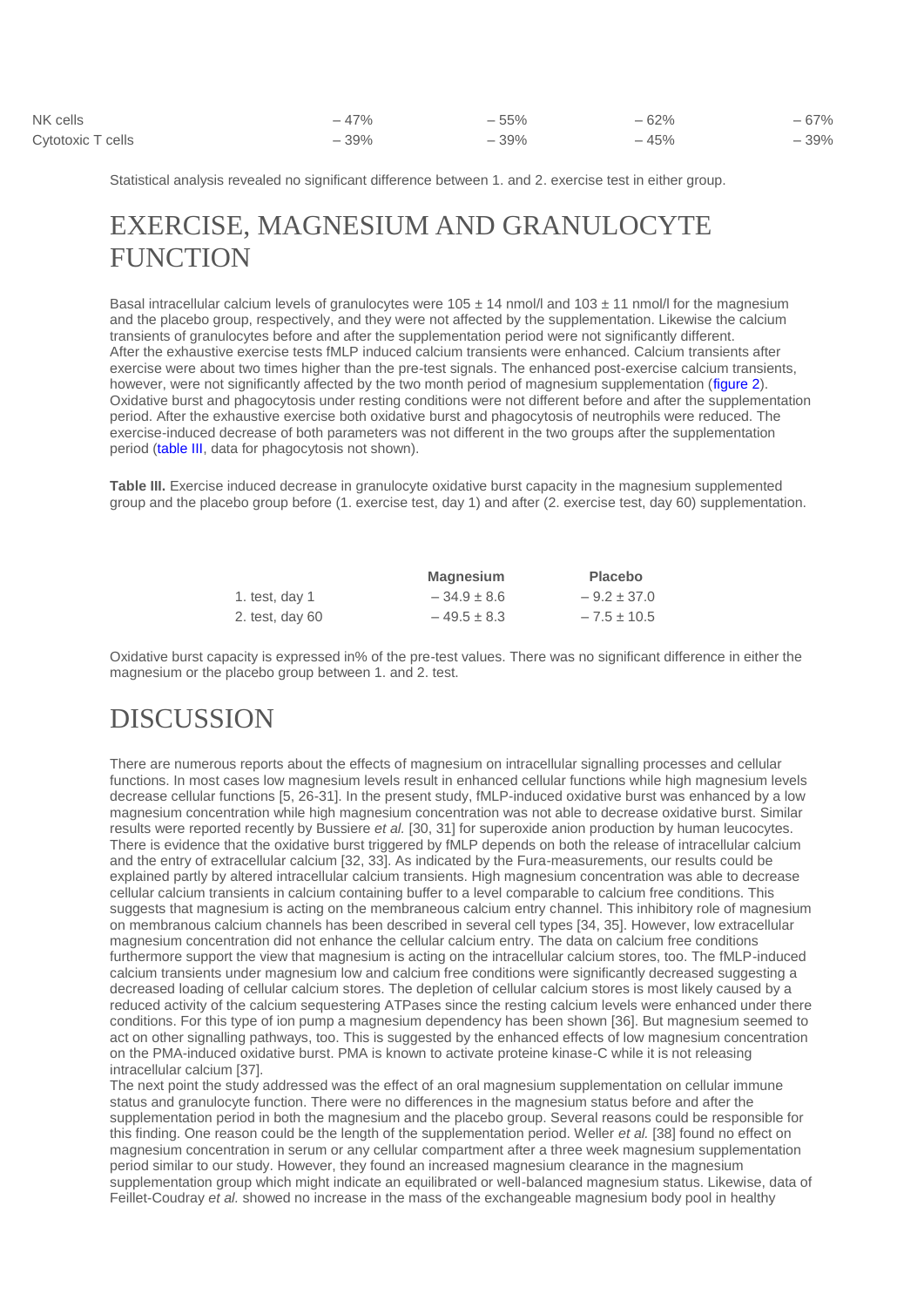women after an 8 week magnesium supplementation while urinary magnesium excretion increased [39]. Unfortunately, in the present study it was not possible to determine urine magnesium secretion due to compliance reasons. Finally, it is known that both serum and erythrocyte magnesium concentration do not reflect body magnesium status very well [40, 41]. It cannot be excluded from the present data that magnesium was enhanced in other cellular compartments during the supplementation period.

We found no evidence that the magnesium supplementation had any effect on the immune function parameters under resting conditions. Pre-exercise immune cell counts and functions were not affected by magnesium supplementation. Moreover, magnesium supplementation failed to affect exercise-induced immune cell activation. Exhaustive exercise resulted in an acute activation of the immune system [6, 7]. This was indicated by the different immune cell counts before/after exercise as well as by the altered cellular calcium signalling [8, 10]. Other investigators reported an increase of acute phase proteins and changes of inflammatory cytokines such as interleukin-6 or TNF-α during and after exercise [42-44]. The changes in the cytokine network are probably responsible for the changes in exercise-induced cell counts [43]. Moreover, apoptosis seems to be involved in this process [45]. For all of these parameters a magnesium-dependency has been described either under *in vitro* conditions or in animal experiments [46, 47]. However, magnesium failed to have any effect on the exerciseinduced inflammatory response in the present study. These results were similar to recent investigations about other nutritional supplements like zinc, vitamin C and other antioxidants. None of these nutrients has emerged as an effective countermeasure to exercise-induced immunosuppression [48].

Most probably the alterations in magnesium status in the athletes group before and after supplementation were too small to have a significant impact on the regulation of the immune function. The majority of studies on the effect of magnesium on immune function have been performed in animals, which allowed vigorous changes in magnesium homeostasis by different magnesium diets [1, 3, 4, 49, 50]. Substantial changes in the hormonal and immunological network, for example substance P or inflammatory cytokines, have been reported in magnesium deficient rats [3, 50]. Moreover, changes in the cellular immune function like ingestion of bacterias and production of free radicals have been described [30]. On the transcriptional level, magnesium deficiency has been shown to activate of a number of genes involved in immune cell activation [51].

While changes in Mg status in athletes especially during long and high intensity periods may occur it is still questionable whether these changes are effective and responsible for the modulation of the immune response. Recently, Kimura *et al.* reported a decreased activity of natural killer cells in athletes compared to non-athletes which was reversible upon magnesium application to the *in vitro* assay [52]. However, they did not report any data about the athlete's magnesium status. The participants of the present study were not magnesium deficient. Therefore, they did not benefit from a magnesium supplementation. This is similar to studies about magnesium effects on exercise performance since magnesium supplementation failed to enhance performance in athletes with normal magnesium homeostasis [23, 38, 53]. Furthemore it has to be considered that magnesium is only a single nutrient factor in the most likely multifactorial genesis of exercise-induced immune modulation.

## **CONCLUSIONS**

The results of the present study suggest that while magnesium has significant impact on immune cell function under *in vitro* conditions, a magnesium supplementation is unable to affect resting immune status and function as well as to prevent exercise-associated alterations of immune cell functions in athletes with balanced magnesium homeostasis. These findings are compatible with prior studies on magnesium supplementation and exercise performance.

Athletes often acquire infections after intensive training periods and competitions of high intensity, which are known to affect the magnesium balance as well. Thus, it cannot be excluded that magnesium may be one cofactor in the multifactorial network of exercise associated alterations in immune function. Further studies, therefore, should be performed with a focus on athletes with a magnesium deficiency to elucidate a possible role of magnesium in the exercise induced inflammatory response.

## ACKNOWLEDGEMENT

The authors gratefully acknowledge the skilled technical assistance of Mrs. A. Lechtermann, Mrs. M. Braun and Mrs. M. Lambrecht. We acknowledge the support of the Verla-Pharm, Tutzing, Germany.

## **REFERENCES**

**1.** Rayssiguier Y, Gueux E, Bussière L, Durlach J, Mazur A. Dietary magnesium affects susceptibility of lipoproteins and tissues to peroxidation in rats. *J Am Coll Nutr* 1993; 12: 133-7.

**2.** Rock E, Astier C, Lab C, Vignon X, Gueux E, Motta C, Rayssiguier Y. Dietary magnesium deficiency in rats enhances free radical production in skeletal muscle. *J Nutr* 1995; 125: 1205-10.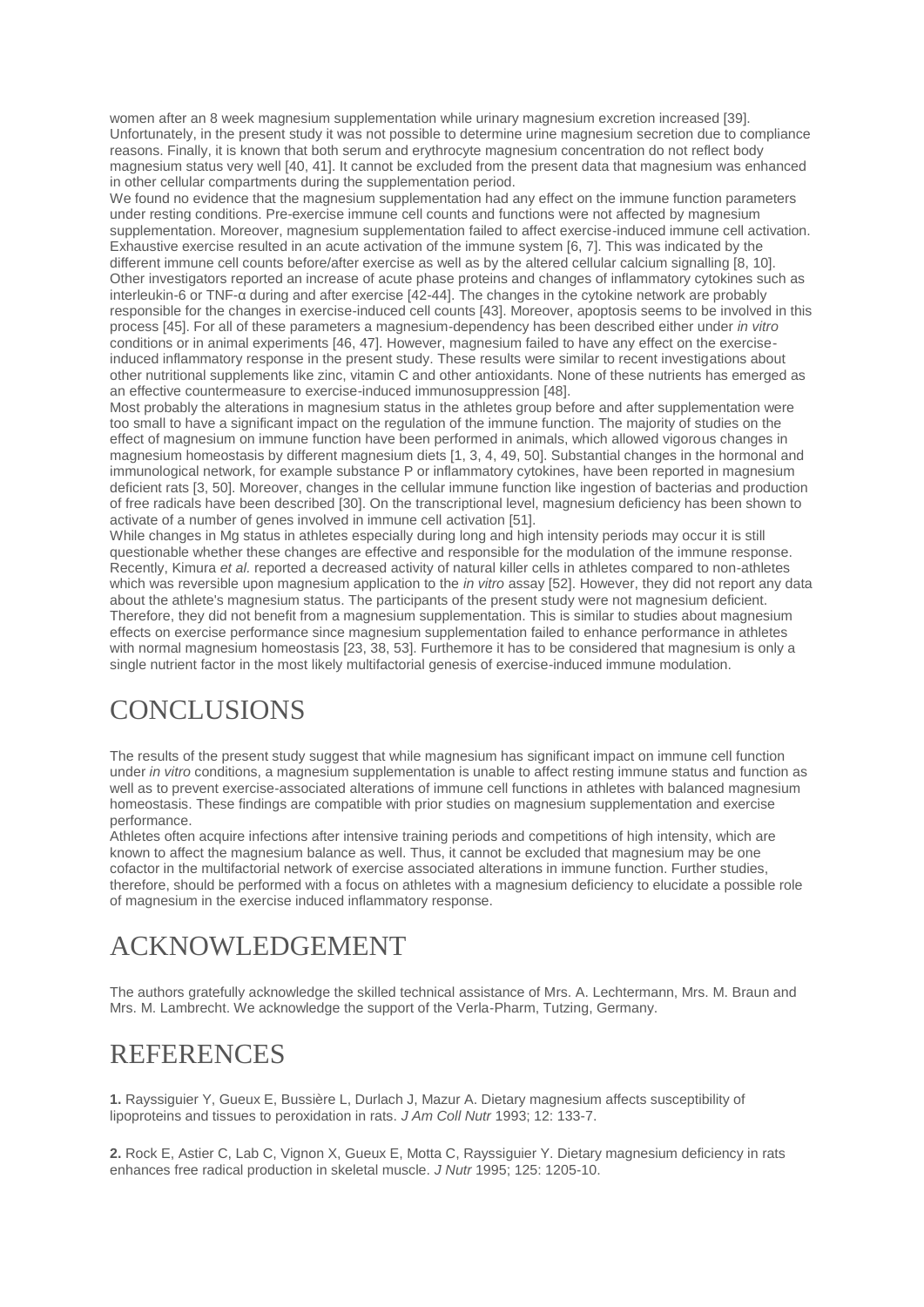**3.** Weglicki WB, Phyllips TM. Pathobiology of magnesium deficiency cytokine/neurogenic inflammation hypothesis. *Am J Clin* 1992; 263: R734-R7.

**4.** Weglicki WB, Phillips TM, Freedman AM, Cassidy MM, Dickens BF. Magnesium-deficiency elevates circulating levels of inflammatory cytokines and endothelin. *Mol Cell Biochem* 1992; 110: 169-73.

**5.** Malpuech-Brugere C, Rock E, Astier C, Nowacki W, Mazur A, Rayssiguier Y. Exacerbated immune stress response during experimental magnesium deficiency results from abnormal cell calcium homeostasis. *Life Sci* 1998; 63: 1815-22.

**6.** Pedersen BK, Rohde T, Ostrowski K. Recovery of the immune system after exercise. *Acta Physiol Scand* 1998; 162: 325-32.

**7.** Pedersen BK, Hoffman-Goetz L. Exercise and the immune system: regulation, integration, and adaptation. *Physiol Rev* 2000; 80: 1055-81.

**8.** Mooren FC, Lechtermann A, Fromme A, Thorwesten L, Volker K. Alterations in intracellular calcium signaling of lymphocytes after exhaustive exercise. *Med Sci Sports Exerc* 2001; 33: 242-8.

**9.** Nielsen HB, Secher NH, Kappel M, Hanel B, Pedersen BK. Lymphocyte, NK and LAK cell responses to maximal exercise. *Int J Sports Med* 1996; 17: 60-65.

**10.** Mooren FC, Lechtermann A, Pospiech S, Fromme A, Thorwesten L, Völker K. Decoupling of intracellular calcium signaling in granulocytes after exhaustive exercise. *Int J Sports Med* 2001; 22: 323-8.

**11.** Casoni I, Guglielmini C, Graziano L, Reali MG, Mazzotta D, Abbasciano V. Changes of magnesium concentrations in endurance athletes. *Int J Sports Med* 1990; 11: 234-7.

**12.** Seelig MS. Consequences of magnesium deficiency on the enhancement of stress reactions; preventive and therapeutic implications (a review). *J Am Coll Nutr* 1994; 13: 429-46.

**13.** Cordova A, Navas FJ, Gomez-Carraminana M, Rodriguez H. Evaluation of magnesium intake in elite sportsmen. *Magnes Bull* 1994; 16: 59-63.

**14.** Cordova A. Changes on plasmatic and erythrocytic magnesium levels after high intensity exercises in men. *Physiol Behav* 1992; 52: 819-21.

**15.** Deuster PA, Dolev E, Kyle SB, Anderson RA, Schoomaker EB. Magnesium homeostasis during high-intensity anaerobic exercise in men. *J Appl Physiol* 1987; 62: 545-50.

**16.** Resina A, Brettoni M, Gatteschi L, Galvan P, Orsi F, Rubenni MG. Changes in the concentrations of plasma and erythrocyte magnesium and of 2,3-diphosphoglycerate during a period of aerobic training. *Eur J Appl Physiol Occup Physiol* 1994; 68: 390-4.

**17.** Golf VS, Graef V, Gerlach JJ, Seim KE. Veränderungen der Serum-CK- und Serm-CK-MB Aktivitäten in Abhängigkeit von einer Magnesium-Substitution bei Leistungssportlerinnen. *Magnes Bull* 1983; 2: 43-46.

**18.** Stendig-Lindberg G, Wacker WE, Shapiro Y. Long term effects of peak strenuous effort on serum magnesium, lipids, and blood sugar in apparently healthy young men. *Magnes Res* 1991; 4: 59-65.

**19.** Dolev E, Burstein R, Wishnitzer R, Lubin F, Chetriet A, Shefi M, Deuster PA. Longitudinal study of magnesium status of Israeli military recruits. *Magnes. Trace Elem* 1991; 10: 420-6.

**20.** Laires MJ, Monteiro C. Magnesium status: Influence on the regulation of exercise-induced oxidative stress and immune function in athletes. In: Advances in Magnesium Research, eds Rayssiguier Y, Mazur A, Durlach J, pp. 433-441. Eastleigh: John Libbey, 2001.

**21.** Konig D, Weinstock C, Keul J, Northoff H, Berg A. Zinc, iron, and magnesium status in athletes–influence on the regulation of exercise-induced stress and immune function. *Exerc Immunol Rev* 1998; 4: 12-21.

**22.** Shephard RJ, Shek PN. Immunological hazards from nutritional imbalance in athletes. *Exerc Immunol Rev* 1998; 4: 22-48.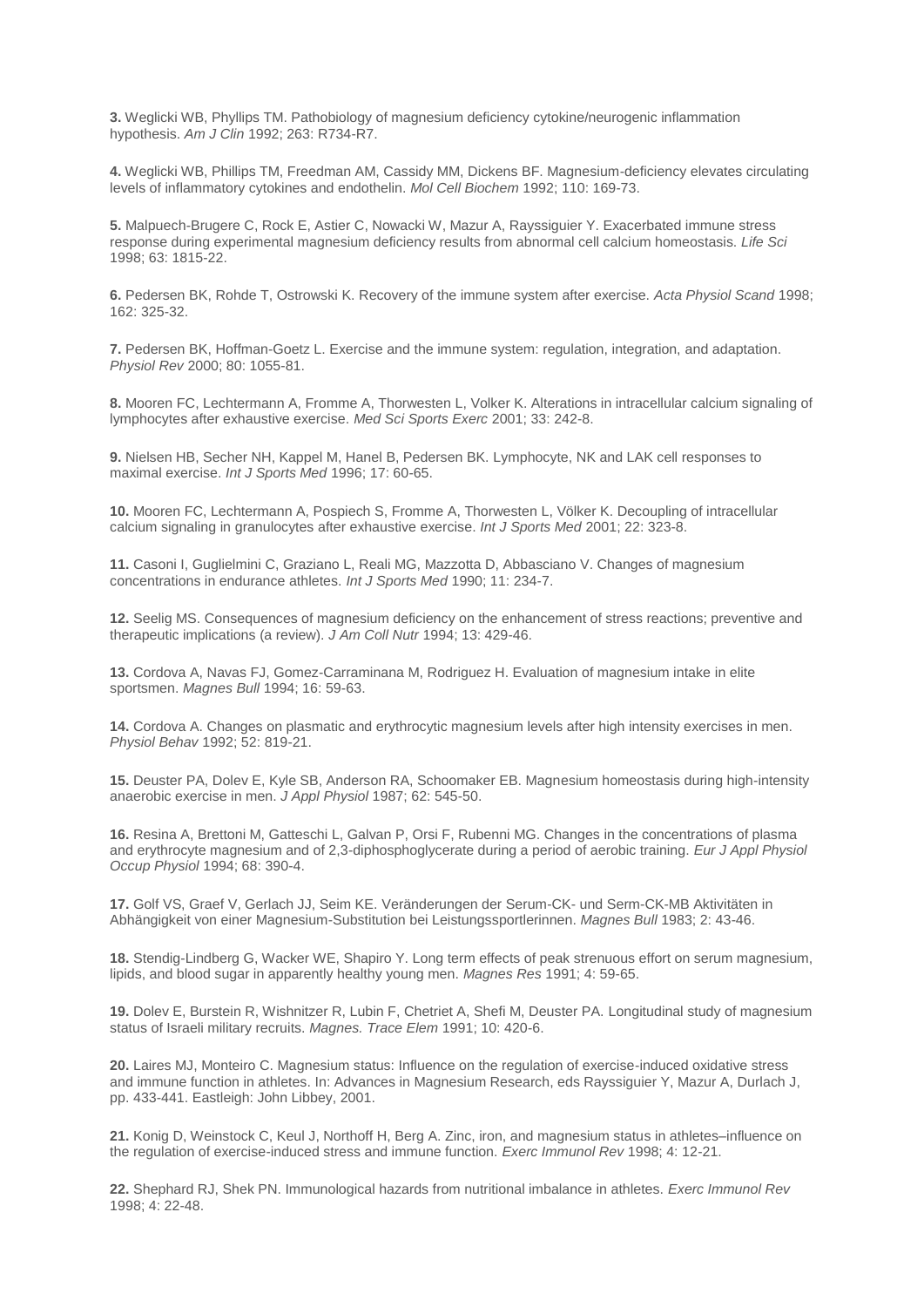**23.** Golf SW, Bender S, Gruttner J. On the significance of magnesium in extreme physical stress. *Cardiovasc Drugs Ther* 1998; 12 Suppl 2: 197-202.

**24.** Boyum A. Separation of leucocytes from blood and bone marrow. Scand *J Clin Lab Invest* 1968; 21 Suppl.: 97-102.

**25.** Grynkiewicz G, Poenie M, Tsien RY. A new generation of Ca2+ indicators with greatly improved fluorescence properties. *J Biol Chem* 1985; 260: 3440-50.

**26.** Zhu Z, Tepel M, Spieker C, Zidek W. Effect of extracellular Mg2+ concentration on agonist-induced cytosolic free Ca2+ transients. *Biochim Biophys Acta* 1995; 1265: 89-92.

**27.** Mooren FC, Geada MM, Singh J, Stoll R, Beil W, Domschke W. Effects of extracellular Mg2+ concentration on intracellular signalling and acid secretion in rat gastric parietal cells. *Biochim Biophys Acta* 1997; 1358: 279-88.

**28.** Cairns CB, Kraft M. Magnesium attenuates the neutrophil respiratory burst in adult asthmatic patients. *Acad Emerg Med* 1996; 3: 1093-7.

**29.** Francis LP, Lennard R, Singh J. Mechanism of action of magnesium on acetylcholine-evoked secretory responses in isolated rat pancreas. *Exp Physiol* 1990; 75: 669-80.

**30.** Bussiere FI, Gueux E, Rock E, Girardeau JP, Tridon A, Mazur A, Rayssiguier Y. Increased phagocytosis and production of reactive oxygen species by neutrophils during magnesium deficiency in rats and inhibition by high magnesium concentration. *Br J Nutr* 2002; 87: 107-13.

**31.** Bussiere FI, Mazur A, Fauquert JL, Labbe A, Rayssiguier Y, Tridon A. High magnesium concentration in vitro decreases human leukocyte activation. *Magnes Res* 2002; 15: 43-8.

**32.** Kim-Park WK, Moore MA, Hakki ZW, Kowolik MJ. Activation of the neutrophil respiratory burst requires both intracellular and extracellular calcium. *Ann N Y Acad Sci* 1997; 832: 394-404.

**33.** Bei L, Hu T, Qian ZM, Shen X. Extracellular Ca2 + regulates the respiratory burst of human neutrophils. *Biochim Biophys Acta* 1998; 1404: 475-83.

**34.** Mooren FC, Turi S, Gnzel D, Schlue W, Domschke W, Singh J, Lerch MM. Calcium – Magnesium interactions in pancreatic acinar cells. *Faseb J* 2001; 15: 659-72.

**35.** Sonna LA, Hirshman CA, Croxton TL. Role of calcium channel blockade in relaxation of tracheal smooth muscle by extracellular Mg2 +. *Am J Physiol* 1996; 271: L251-L7.

**36.** Engelender S, De Meis L. Pharmacological differentiation between intracellular calcium pump isoforms. *Mol Pharmacol* 1996; 50: 1243-52.

**37.** Hu TH, Bei L, Qian ZM, Shen X. Intracellular free calcium regulates the onset of the respiratory burst of human neutrophils activated by phorbol myristate acetate. *Cell Signal* 1999; 11: 355-60.

**38.** Weller E, Bachert P, Meinck HM, Friedmann B, Bartsch P, Mairbaurl H. Lack of effect of oral Mgsupplementation on Mg in serum, blood cells, and calf muscle. *Med Sci Sports Exerc* 1998; 30: 1584-91.

**39.** Feillet-Coudray C, Coudray C, Tressol J, Pépin D, Mazur A, Abrams S, Rayssiguier Y. Exchangeable magnesium pool masses in healthy women: effects of magnesium supplementation. *Am J Clin Nutr* 2002; 75: 72- 8.

**40.** Basso LE, Ubbink JB, Delport R. Erythrocyte magnesium concentration as an index of magnesium status: a perspective from a magnesium supplementation study. *Clin Chim Acta* 2000; 291: 1-8.

**41.** Kawano Y, Matsuoka H, Takishita S, Omae T. Effects of magnesium supplementation in hypertensive patients: assessment by office, home, and ambulatory blood pressures. Hypertension 1998; 32: 260-5.

**42.** Ostrowski K, Rohde T, Asp S, Schjerling P, Pedersen BK. Pro- and anti-inflammatory cytokine balance in strenuous exercise in humans. *J Physiol* 1999; 515: 287-91.